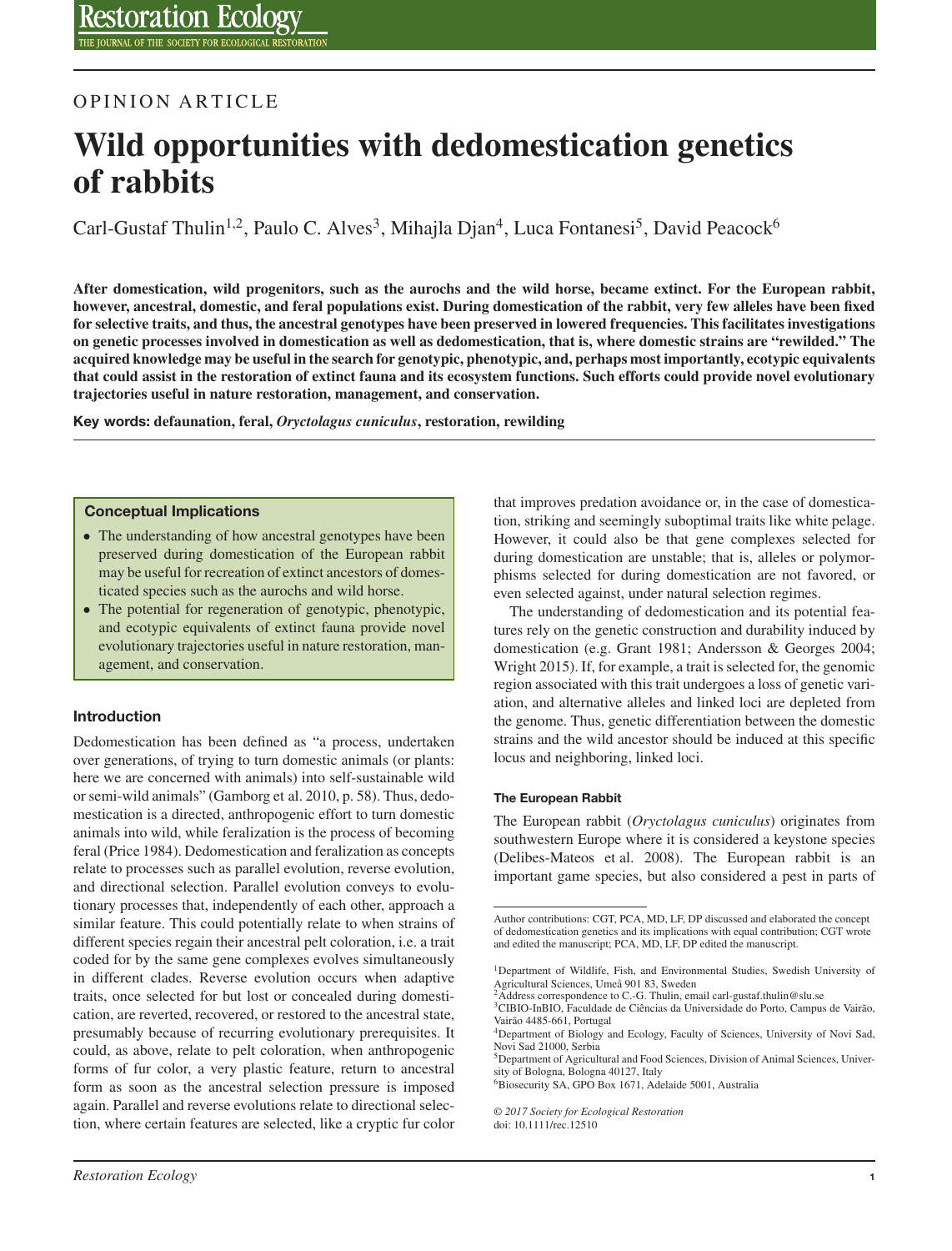the nonnative distribution. The domestic rabbit, derived from the European rabbit, is an important production animal that provides meat and fur, is widely used for research and medicine, and is also a popular pet. The European rabbit has also been widely introduced by humans, and has been a successful colonizer in all continents and on over 800 islands (Flux & Fullagar 1992). The majority of introductions were performed using domestic derived animals (Thompson & King 1994; Peacock & Abbott 2013). Interestingly, depending on relative number of domestic founders and their phenotypic characteristics, feral populations may regain a wild phenotype within a relatively short time span (Lincoln et al. 1990; Johnsson et al. 2016).

The rabbit is a suitable model for examining the genetics of dedomestication because wild-type, domestic, and feral strains still remain simultaneously. Rabbits are easy to sample because they often are considered to be a pest species (e.g., in Australia) and killed in large numbers, and although they are near threatened in their native range (Smith & Boyer 2008), hunting is still common practice. In addition, the short generation time of rabbits enables rapid return to wild forms. The rabbit is widespread; it has a restricted native area but has also been introduced to many places worldwide for hundreds of years (Flux & Fullagar 1992). For nonnative areas, the ancestry is often known, at least approximately, sometimes even the number of specimens released, their origin, and the degree of admixture of domestic strains. Particularly nonnative insular populations provide interesting experimental opportunities (Foster 1964; Sakai et al. 2001). Finally, nonpreferred wild-type alleles, that is, alleles often selected against during domestication, often remain in low frequencies in domestic breeds (Gamborg et al. 2010).

#### **Genetics of Rabbit Domestication**

In a genome-wide study of levels and patterns of genetic variation in both wild and domestic rabbits, several candidate regions with signatures of directional selection in the domesticated lineage were inferred (Carneiro et al. 2014). Although many alleles shifted their allelic frequencies in response to selection during domestication, only 20 of more than 50 million single nuclear polymophisms were fixed for alternative alleles. Thus, although selective signals are widespread over the genome, which is consistent with a highly polygenic genetic architecture associated with domestication, very few alleles are fixed for the selective trait across the entire domestic population (cf. Gamborg et al. 2010). This result has important implications; if selection pressure, for example imposed by domestication, is relaxed or removed, there is a potential for many alleles that had their frequencies reduced during domestication to again increase their frequency in the population. This implies that feral populations may adapt to the wild by back-selection at loci that have not gone to full fixation.

#### **Dedomestication Genetics**

Recreating extinct animals is a controversial desire in fantasy-struck forms of biology (Zimov 2005). Efforts to

"recreate" extinct species by conventional animal breeding started in the early nineteenth century (Heck 1951). Modern genetics has enabled novel approaches by for example cloning (Corley-Smith & Brandhorst 1999) or using the CRISPR/Cas9 technique for genome editing (Jinek et al. 2012). There are also discussions of how to form wild eco-equivalents of currently extinct ancestors of for example horse (*Equus ferus*) and cattle (*Bos taurus*), needed to create functional future ecosystems (Seddon et al. 2014). Here we introduce the term "dedomestication genetics" as a process in which we define ancestral (remnant) allelic variation in order to reacquire wild-type features lost during domestication. This is a form of reverted domestication, where wild-type is the desired goal or evolutionary trajectory rather than production features or behavioral adaptations to anthropogenic conditions.

If wild-type alleles are preserved, we may only need a population pool of domestic breeds and removal of anthropogenic selection pressure together with natural selection to acquire phenotypes reminiscent of extinct ancestors. Although time cannot be reverted, dedomestication may generate novel, wild phenotypes that may function as an eco-equivalent to extinct ancestors and, thus, become useful tools in shaping future ecosystems and restoring functions therein.

The main inferences from comparing genetic diversity in domestic and wild rabbits may be applied to other domestication events and open a novel window towards the extinct ancestors of domestic species such as cattle and the horse. Thus, despite the long period of anthropogenic selection, ancestral "wild" alleles may be preserved within the genomes of existing domestic breeds.

### **Emerging Opportunities**

Conservation and restoration biology have conceptual limitations in that conservation biology aims to preserve a certain condition and restoration biology aims to recreate an imprecise past. The evolutionary processes that underlie biodiversity, however, can per se only have a future trajectory. In this sense, the concept of "rewilding," that is, boosting, reestablishing and/or recreating wildlife and their ecosystem functions, facilitates novel paths for biodiversity that fit better with evolution (Barlow 1999; Donlan et al. 2005).

The exploration of the genetics of domestication and dedomestication in rabbits enables us to follow the inheritance of the gene-complexes that code for the domestic phenotypes, and to evaluate the relative importance of different genes. Ultimately, it may provide us with genetic instruments to identify wild-type alleles in low frequencies in domestic strains useful for recreating extinct species and restoring their ecosystem function in the wild. Such opportunities have strong implications for evolutionary biology related to parallel evolution, reverse evolution, and/or directional selection that could provide novel evolutionary trajectories useful in nature restoration, management, and conservation.